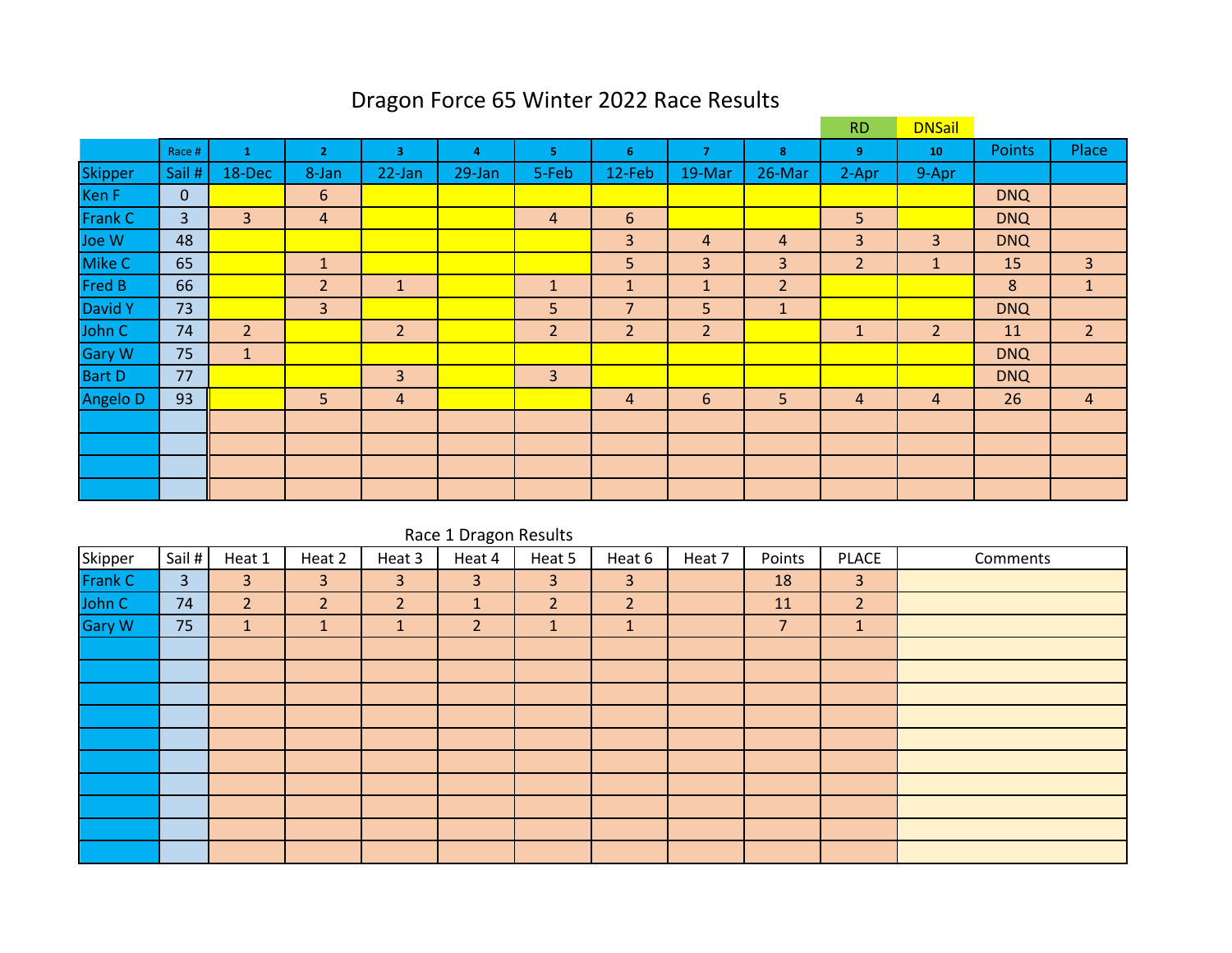| Skipper  | Sail #       | Heat 1         | Heat 2          | Heat 3         | $\tilde{}$<br>Heat 4 | Heat 5         | Heat 6         | Heat 7 | Points | <b>PLACE</b>    | Comments |
|----------|--------------|----------------|-----------------|----------------|----------------------|----------------|----------------|--------|--------|-----------------|----------|
| Ken F    | $\mathbf{0}$ | 5 <sup>1</sup> | $6\phantom{1}6$ | 6              | $\overline{a}$       | $\overline{4}$ | 6              |        | 31     | $6\phantom{1}6$ |          |
| Frank C  | 3            | 4              | 5 <sup>5</sup>  | 3              | 3                    | 4              | $\overline{a}$ |        | 23     | 4               |          |
| Mike C   | 65           | $\mathbf{1}$   | $\mathbf{1}$    | $\overline{2}$ | $\overline{2}$       | 3              | $\mathbf{1}$   |        | 10     | $\mathbf{1}$    |          |
| Fred B   | 66           | $\overline{2}$ | $\overline{4}$  | 1              | $\mathbf{I}$         | $\mathbf{1}$   | $\overline{2}$ |        | 11     | $\overline{2}$  |          |
| David Y  | 73           | 3              | 3               | 5              | 3                    | $\overline{2}$ | 5              |        | 21     | $\overline{3}$  |          |
|          |              |                |                 |                |                      |                |                |        |        |                 |          |
|          |              |                |                 |                |                      |                |                |        |        |                 |          |
| Angelo D | 93           | 6              | $\overline{2}$  | 4              | 6                    | <b>DNS</b>     | 3              |        | 28     | 5 <sup>1</sup>  |          |
|          |              |                |                 |                |                      |                |                |        |        |                 |          |
|          |              |                |                 |                |                      |                |                |        |        |                 |          |
|          |              |                |                 |                |                      |                |                |        |        |                 |          |
|          |              |                |                 |                |                      |                |                |        |        |                 |          |
|          |              |                |                 |                |                      |                |                |        |        |                 |          |

## Race 2 Dragon Results

Race 3 Dragon Results

| Skipper       | Sail # | Heat 1         | Heat 2         | Heat 3         | Heat 4       | Heat 5         | Heat 6         | Heat 7 | Points | <b>PLACE</b>   | Comments |
|---------------|--------|----------------|----------------|----------------|--------------|----------------|----------------|--------|--------|----------------|----------|
|               |        |                |                |                |              |                |                |        |        |                |          |
|               |        |                |                |                |              |                |                |        |        |                |          |
|               |        |                |                |                |              |                |                |        |        |                |          |
| <b>Fred B</b> | 66     | $\mathbf{1}$   | $\overline{2}$ | л.             | $\mathbf{1}$ | $\mathbf{1}$   | $\overline{2}$ |        | 8      | $\mathbf{1}$   |          |
|               |        |                |                |                |              |                |                |        |        |                |          |
| John C        | 74     | $\overline{2}$ | $\mathbf{1}$   | $\overline{2}$ | 3            | $\overline{3}$ | $\mathbf{1}$   |        | 12     | $\overline{2}$ |          |
|               |        |                |                |                |              |                |                |        |        |                |          |
| <b>Bart D</b> | 77     | 3              | $\overline{4}$ | $\overline{4}$ | 2            | $\overline{2}$ | 3              |        | 18     | $\overline{3}$ |          |
| Angelo D      | 93     | $\overline{4}$ | 3              | 3              | 4            | $\overline{4}$ | 4              |        | 22     | 4              |          |
|               |        |                |                |                |              |                |                |        |        |                |          |
|               |        |                |                |                |              |                |                |        |        |                |          |
|               |        |                |                |                |              |                |                |        |        |                |          |
|               |        |                |                |                |              |                |                |        |        |                |          |

Race 4 Dragon Results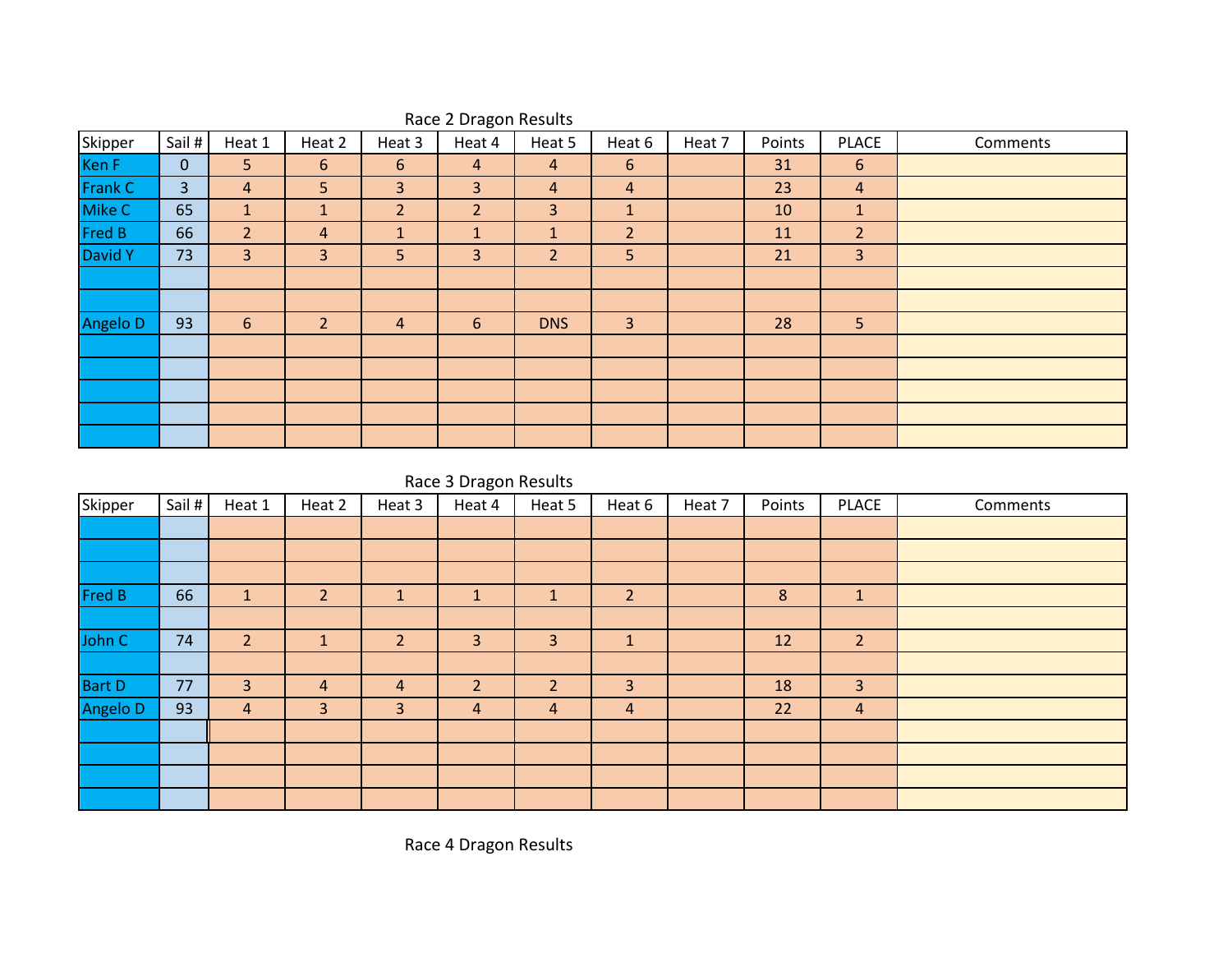| Skipper | Sail # | Heat 1 | Heat 2 | Heat 3 | Heat 4 | Heat 5 | Heat 6 | Heat 7 | Points       | PLACE          | Comments |
|---------|--------|--------|--------|--------|--------|--------|--------|--------|--------------|----------------|----------|
|         |        |        |        |        |        |        |        |        | 26           | $\overline{4}$ |          |
|         |        |        |        |        |        |        |        |        | $\mathbf{0}$ | $\mathbf{1}$   |          |
|         |        |        |        |        |        |        |        |        |              |                |          |
|         |        |        |        |        |        |        |        |        | $\mathbf{0}$ | $\mathbf{1}$   |          |
|         |        |        |        |        |        |        |        |        | $\mathbf{0}$ | $\mathbf{1}$   |          |
|         |        |        |        |        |        |        |        |        |              |                |          |
|         |        |        |        |        |        |        |        |        |              |                |          |
|         |        |        |        |        |        |        |        |        |              |                |          |
|         |        |        |        |        |        |        |        |        |              |                |          |
|         |        |        |        |        |        |        |        |        |              |                |          |
|         |        |        |        |        |        |        |        |        |              |                |          |
|         |        |        |        |        |        |        |        |        |              |                |          |
|         |        |        |        |        |        |        |        |        |              |                |          |

## Race 5 Dragon Results

| Skipper        | Sail # | Heat 1         | Heat 2         | Heat 3         | -<br>Heat 4    | Heat 5         | Heat 6         | Heat 7 | Points | <b>PLACE</b>   | Comments |
|----------------|--------|----------------|----------------|----------------|----------------|----------------|----------------|--------|--------|----------------|----------|
|                |        |                |                |                |                |                |                |        |        |                |          |
| <b>Frank C</b> | 3      | $\overline{4}$ | 3              | $\overline{a}$ | $\overline{4}$ | 3              | $\overline{4}$ |        | 22     | $\overline{4}$ |          |
|                |        |                |                |                |                |                |                |        |        |                |          |
| Fred B         | 66     | $\mathbf{1}$   | $\mathbf{1}$   | $\overline{2}$ | $\mathbf{1}$   | $\overline{2}$ | $\mathbf{1}$   |        | 8      | $\mathbf{1}$   |          |
| David Y        | 73     | 5              | 5              | 6              | 6              | 6              | 6              |        | 34     | 5              |          |
| John C         | 74     | $\overline{2}$ | $\overline{2}$ | $\mathbf{1}$   | $\overline{2}$ | Ŧ.             | $\overline{2}$ |        | 10     | $\overline{2}$ |          |
|                |        |                |                |                |                |                |                |        |        |                |          |
| <b>Bart D</b>  | 77     | 3              | $\overline{4}$ | 3              | 3              | $\overline{4}$ | 3              |        | 20     | $\overline{3}$ |          |
|                |        |                |                |                |                |                |                |        |        |                |          |
|                |        |                |                |                |                |                |                |        |        |                |          |
|                |        |                |                |                |                |                |                |        |        |                |          |
|                |        |                |                |                |                |                |                |        |        |                |          |
|                |        |                |                |                |                |                |                |        |        |                |          |

Race 6 Dragon Results

| Skipper | Sail# | Heat 1 | $\overline{\phantom{a}}$<br>Heat 2 | $\sim$<br>Heat - | Heat | Heat 5 | Heat 6 | –<br>Heat | Points | <b>PLACE</b> | Comments |
|---------|-------|--------|------------------------------------|------------------|------|--------|--------|-----------|--------|--------------|----------|
|         |       |        |                                    |                  |      |        |        |           |        |              |          |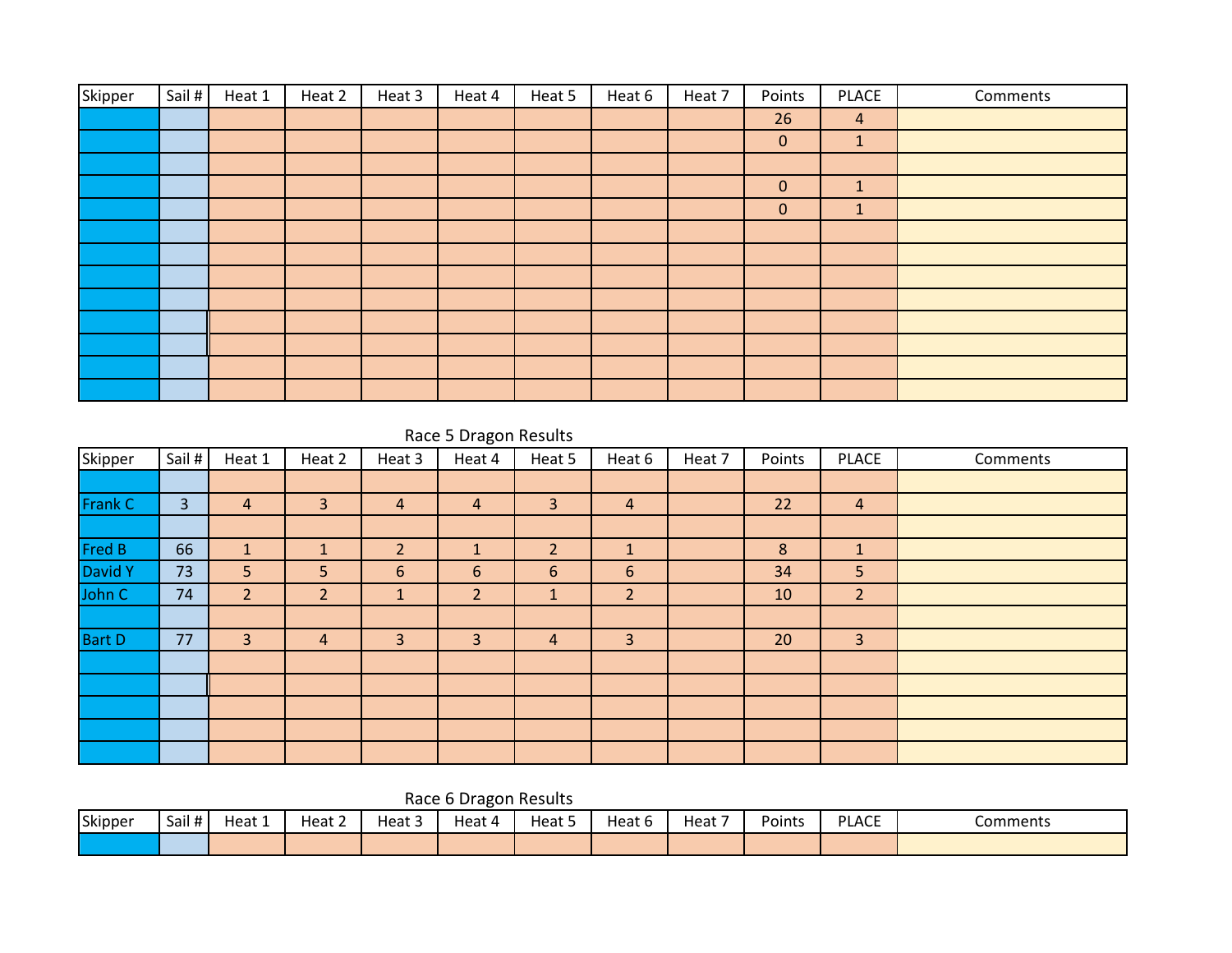| Frank C  | 3  | 6              | 6 | 5              |                | 5              | 6              | 35 | 6              |  |
|----------|----|----------------|---|----------------|----------------|----------------|----------------|----|----------------|--|
| Joe W    | 48 | 4              | 4 | 2              | 4              | $\overline{2}$ | 5              | 21 | $\overline{3}$ |  |
| Mike C   | 65 | 8              | 8 | 8              | $\overline{2}$ | 3              | $\overline{2}$ | 31 | 5              |  |
| Fred B   | 66 | 1<br>ш.        | 2 | 1              | 1              | 8              | ш.             | 14 | 1              |  |
| David Y  | 73 | 3              | 5 | 6              | 6              | 8              | 8              | 36 | 7              |  |
| John C   | 74 | $\overline{2}$ |   | 3              | 5              |                | 3              | 15 | $\overline{2}$ |  |
|          |    |                |   |                |                |                |                |    |                |  |
|          |    |                |   |                |                |                |                |    |                |  |
| Angelo D | 93 | 5              | 3 | $\overline{4}$ | 3              | 4              | $\overline{4}$ | 23 | $\overline{4}$ |  |
|          |    |                |   |                |                |                |                |    |                |  |
|          |    |                |   |                |                |                |                |    |                |  |
|          |    |                |   |                |                |                |                |    |                |  |

|                | Race 7 Dragon Results |                |                |                |                       |                |                |          |               |                  |          |  |  |  |  |
|----------------|-----------------------|----------------|----------------|----------------|-----------------------|----------------|----------------|----------|---------------|------------------|----------|--|--|--|--|
| Skipper        | Sail #                | Heat 1         | Heat 2         | Heat 3         | Heat 4                | Heat 5         | Heat 6         | Heat 7   | Points        | <b>PLACE</b>     | Comments |  |  |  |  |
|                |                       |                |                |                |                       |                |                |          |               |                  |          |  |  |  |  |
|                |                       |                |                |                |                       |                |                |          |               |                  |          |  |  |  |  |
| Joe W          | 48                    | $\overline{2}$ | 4              | 4              | 6                     | $\overline{2}$ | $\overline{a}$ |          | 22            | 4                |          |  |  |  |  |
| Mike C         | 65                    | $\mathbf{1}$   | $\overline{2}$ | $\overline{2}$ | 3                     | 6              | 6              |          | 20            | 3                |          |  |  |  |  |
| Fred B         | 66                    | 5              | $\mathbf{1}$   | $\mathbf{1}$   | 1                     | $\mathbf{1}$   | $\mathbf{1}$   |          | 10            | $\mathbf{1}$     |          |  |  |  |  |
| <b>David Y</b> | 73                    | $\overline{4}$ | $6\phantom{1}$ | 6              | 5                     | $\overline{4}$ | $\overline{2}$ |          | 27            | 5                |          |  |  |  |  |
| John C         | 74                    | $\overline{3}$ | 3              | $\overline{3}$ | $\overline{2}$        | 3              | $\overline{3}$ |          | 17            | $\overline{2}$   |          |  |  |  |  |
|                |                       |                |                |                |                       |                |                |          |               |                  |          |  |  |  |  |
|                |                       |                |                |                |                       |                |                |          |               |                  |          |  |  |  |  |
| Angelo D       | 93                    | 6              | 5              | 5              | 4                     | 5              | 5              |          | 30            | $\boldsymbol{6}$ |          |  |  |  |  |
|                |                       |                |                |                |                       |                |                |          |               |                  |          |  |  |  |  |
|                |                       |                |                |                |                       |                |                |          |               |                  |          |  |  |  |  |
|                |                       |                |                |                |                       |                |                |          |               |                  |          |  |  |  |  |
|                |                       |                |                |                |                       |                |                |          |               |                  |          |  |  |  |  |
|                |                       |                |                |                | Race 8 Dragon Results |                |                |          |               |                  |          |  |  |  |  |
| Skinner        | Sail $\pm$ $\vert$    | $H$ at 1       | $H$ at $2$     | $H$ at 3       | $H$ eat $\Lambda$     | Heat 5         | $H$ at 6       | $H$ at 7 | <b>Points</b> | PI ACF           | Comments |  |  |  |  |

| Skipper | Sail # | Heat 1 | Heat 2 | Heat 3 | Heat 4 | Heat 5 | Heat 6 | Heat 7 | Points   | PLACE          | Comments |
|---------|--------|--------|--------|--------|--------|--------|--------|--------|----------|----------------|----------|
|         |        |        |        |        |        |        |        |        |          |                |          |
|         |        |        |        |        |        |        |        |        |          |                |          |
| Joe W   | 48     |        |        |        | 4      |        |        |        | 71<br>2T | $\overline{a}$ |          |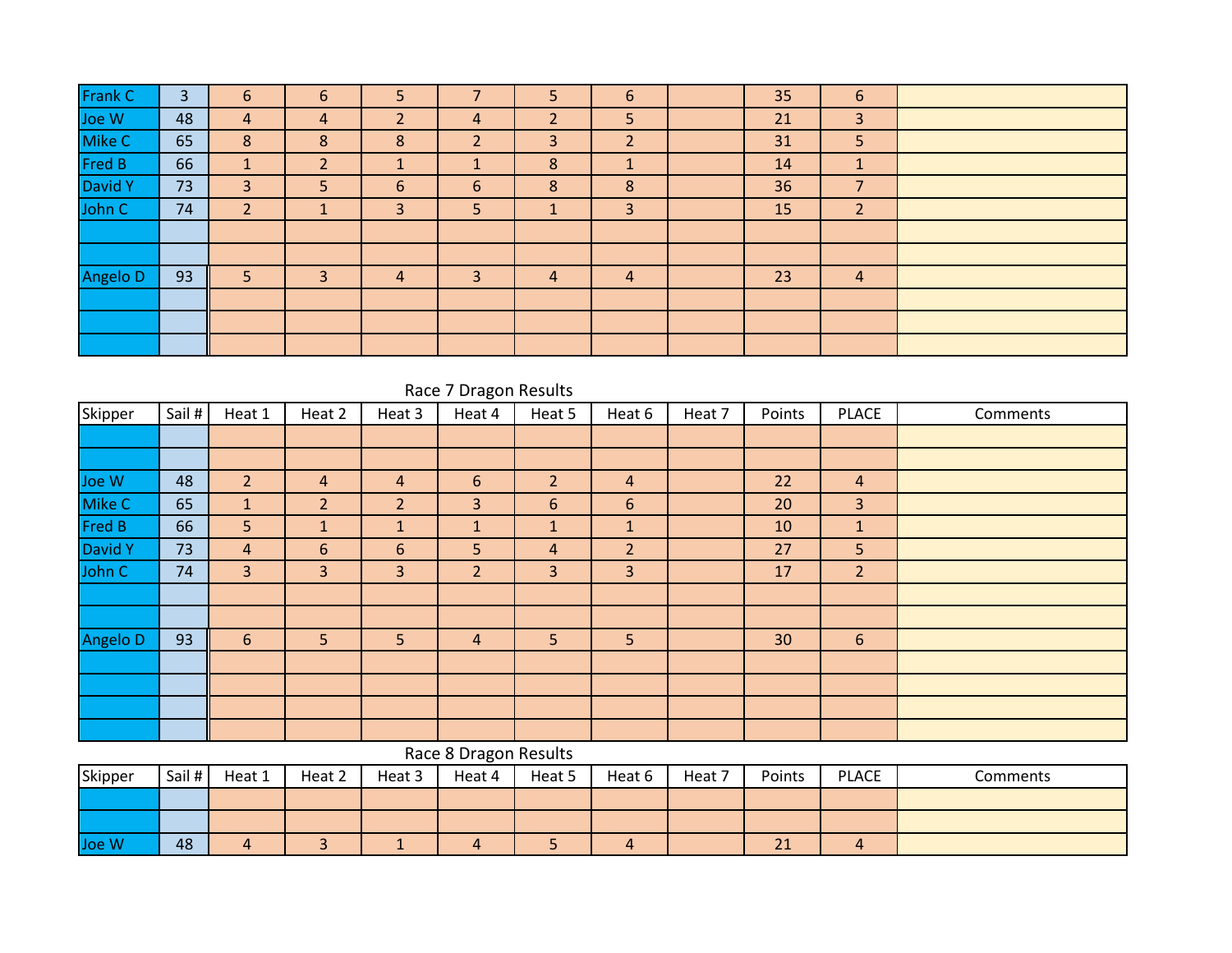| Mike C        | 65 | 5      |   | 4 | 5 |   | ∍                        | 20 | 3                 |  |
|---------------|----|--------|---|---|---|---|--------------------------|----|-------------------|--|
| <b>Fred B</b> | 66 |        | 4 |   |   | 3 | $\overline{\phantom{a}}$ | 13 | $\mathbf{D}$<br>∠ |  |
| David Y       | 73 | ำ<br>∠ |   | 3 | ∠ |   |                          | 11 |                   |  |
|               |    |        |   |   |   |   |                          |    |                   |  |
|               |    |        |   |   |   |   |                          |    |                   |  |
|               |    |        |   |   |   |   |                          |    |                   |  |
| Angelo D      | 93 | 3      | 5 |   | 3 | 4 |                          | 25 | 5                 |  |
|               |    |        |   |   |   |   |                          |    |                   |  |
|               |    |        |   |   |   |   |                          |    |                   |  |
|               |    |        |   |   |   |   |                          |    |                   |  |
|               |    |        |   |   |   |   |                          |    |                   |  |

|          | Race 9 Dragon Results |                |                |                |                 |                  |                  |        |        |                |          |  |  |  |  |
|----------|-----------------------|----------------|----------------|----------------|-----------------|------------------|------------------|--------|--------|----------------|----------|--|--|--|--|
| Skipper  | Sail#                 | Heat 1         | Heat 2         | Heat 3         | Heat 4          | Heat 5           | Heat 6           | Heat 7 | Points | <b>PLACE</b>   | Comments |  |  |  |  |
|          |                       |                |                |                |                 |                  |                  |        |        |                |          |  |  |  |  |
| Frank C  | 3                     | 4              | 5              | 5              | $6 \overline{}$ | $6 \overline{6}$ | $6 \overline{6}$ |        | 32     | 5              |          |  |  |  |  |
| Joe W    | 48                    | 3              | $\overline{2}$ | 3              | 3               | $\overline{2}$   | $\mathbf{1}$     |        | 14     | $\overline{3}$ |          |  |  |  |  |
| Mike C   | 65                    |                | 3              | $\overline{2}$ | $\mathbf{1}$    | 3                | $\overline{2}$   |        | 12     | $\overline{2}$ |          |  |  |  |  |
|          |                       |                |                |                |                 |                  |                  |        |        |                |          |  |  |  |  |
|          |                       |                |                |                |                 |                  |                  |        |        |                |          |  |  |  |  |
| John C   | 74                    | $\overline{2}$ | $\mathbf{1}$   |                | $\overline{2}$  | $\mathbf{1}$     | 3                |        | 10     | $\mathbf{1}$   |          |  |  |  |  |
|          |                       |                |                |                |                 |                  |                  |        |        |                |          |  |  |  |  |
|          |                       |                |                |                |                 |                  |                  |        |        |                |          |  |  |  |  |
| Angelo D | 93                    | 5              | $\overline{4}$ | 4              | 4               | $6 \overline{6}$ | $6 \overline{}$  |        | 29     | $\overline{4}$ |          |  |  |  |  |
|          |                       |                |                |                |                 |                  |                  |        |        |                |          |  |  |  |  |
|          |                       |                |                |                |                 |                  |                  |        |        |                |          |  |  |  |  |
|          |                       |                |                |                |                 |                  |                  |        |        |                |          |  |  |  |  |
|          |                       |                |                |                |                 |                  |                  |        |        |                |          |  |  |  |  |

## Race 10 Dragon Results

| Skipper | Sail # | Heat 1 | Heat 2 | Heat 3 | Heat 4 | Heat 5 | Heat 6 | Heat 7 | Points | <b>PLACE</b> | Comments |
|---------|--------|--------|--------|--------|--------|--------|--------|--------|--------|--------------|----------|
|         |        |        |        |        |        |        |        |        |        |              |          |
|         |        |        |        |        |        |        |        |        |        |              |          |
| Joe W   | 48     |        |        |        |        |        |        |        | 14     | $\sim$       |          |